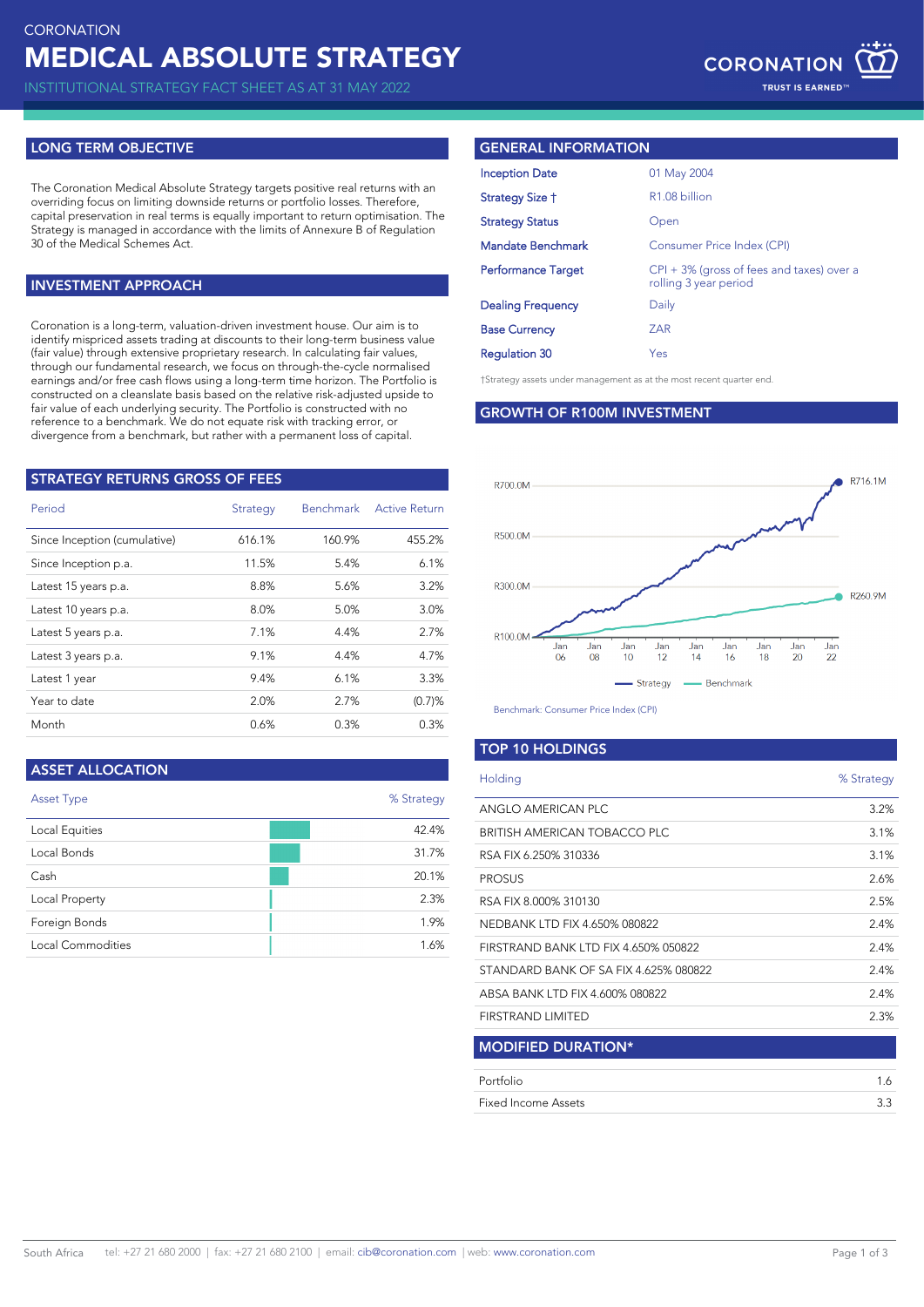INSTITUTIONAL STRATEGY FACT SHEET AS AT 31 MAY 2022

# **PERFORMANCE & RISK STATISTICS (Since inception)**

| Average Annual Return         | 11.7%  |
|-------------------------------|--------|
| Annualised Standard Deviation | 5.3%   |
| <b>Highest Monthly Return</b> | 4.9%   |
| Lowest Monthly Return         | (5.1)% |
| % Positive Months             | 72.8%  |
| Downside Deviation            | 2.2%   |
| Maximum Drawdown              | (7.9)% |
| Sortino Ratio                 | 20     |
|                               |        |

# **EFFECTIVE MATURITY PROFILE\***

| Term          | % Strategy<br>(incl. Cash) | % Strategy<br>(excl. Cash) |
|---------------|----------------------------|----------------------------|
| 0 to 1 year   | 21.4%                      | 22.9%                      |
| 1 to 3 years  | 12.3%                      | 12.1%                      |
| 3 to 7 years  | 4.6%                       | 4.5%                       |
| 7 to 12 years | 5.8%                       | 5.6%                       |
| Over 12 years | 5.5%                       | 5.4%                       |

# **BEAR MARKETS BULL MARKETS**





In the bar graphs above, we have divided the period since inception of our Strategy into bull and bear markets. The Strategy's returns are measured against the FTSE/JSE All Share index. The bear market graph clearly demonstrates how the Strategy has protected capital; its losses were much more shallow than the market during downswings. As evident from the second graph, the Strategy also enjoyed healthy upside participation in bull markets.

## **PORTFOLIO MANAGERS**



## Pallavi Ambekar - BBusSc, CA (SA), CFA

Pallavi is Head of the Absolute Return investment unit and a portfolio manager across all strategies in the unit. With 19 years' investment experience, she also has research responsibility for certain large capitalisation shares listed on the JSE.



#### Charles de Kock - BCom (Hons), MCom

Charles joined Coronation in 2005 and is a co-portfolio manager across all strategies within the Absolute Return investment unit. He also co-manages the Coronation Balanced Defensive and Capital Plus unit trust funds. Charles has more than 30 years' investment experience.



#### Neill Young - BBusSc, CA (SA), CFA

Neill joined Coronation in 1998 and co-manages Coronation's Absolute Return Strategies as well as the Coronation Financial, Balanced Defensive and Capital Plus unit trust funds. Neill has more than 23 years' investment experience.